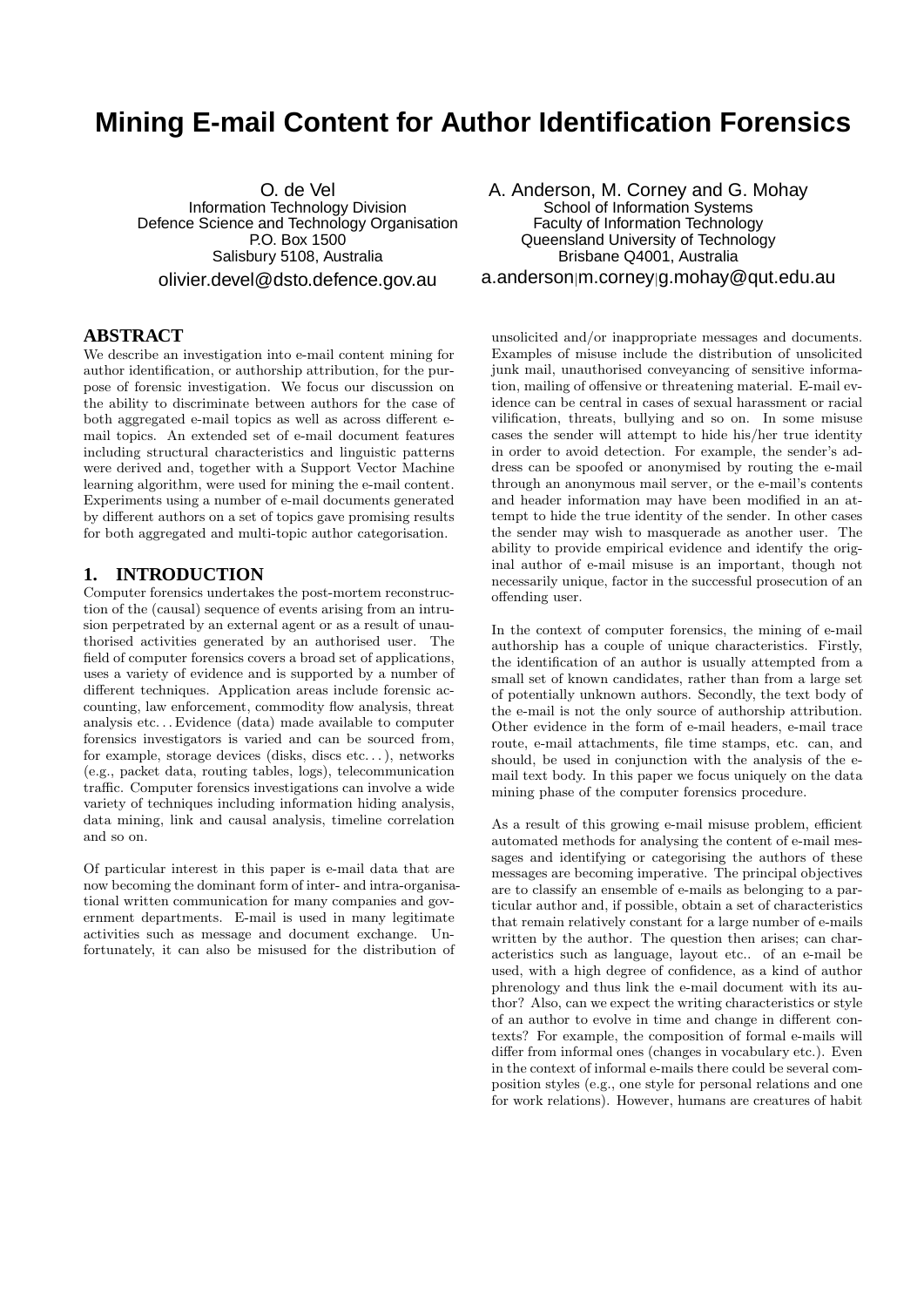and have certain personal traits which tend to persist. All humans have unique (or near-unique) patterns of behaviour, biometric attributes, and so on. We therefore conjecture that certain characteristics pertaining to language, composition and writing, such as particular syntactic and structural layout traits, patterns of vocabulary usage, unusual language usage (e.g., converting the letter "f" to "ph", or the excessive use of digits and/or upper-case letters), stylistic and sub-stylistic features will remain relatively constant. The identification and learning of these characteristics with a sufficiently high accuracy are the principal challenges in authorship categorisation.

Authorship categorisation or attribution can be effected using various approaches. Firstly, the simplest method is to use domain experts to identify new e-mail documents and allocate them to well-defined author categories. This can be time-consuming and expensive and, perhaps most limiting, provides no continuous measure of the degree of confidence with which the allocation was made. Secondly, the domain expert can establish a set of fixed rules which can be used to classify new e-mail documents. Unfortunately, in many cases, the rule-set can be large and unwieldy, typically difficult to update, and unable to adapt to changes in document content or author characteristics. Finally, categorisation can be undertaken automatically by inductively learning the classifiers from training example documents. This approach should, hopefully, generalise well to new, unseen e-mail documents and has the advantage that it should be able to adapt to a measure of drift in the characteristics of authors and create a more accurate profile of each author.

A closely related, but clearly separate, area of authorship categorisation is text categorisation, which attempts to categorise a set of text documents based on its contents or topic. Text categorisation provides support for a wide variety of activities in information mining and information management. It has found applications in document filtering and can be used to support document retrieval by generating the categories required in document retrieval. Many methods that automatically learn rules have been proposed for text categorisation. Most of these techniques employ the "bag–of–words" or word vector space feature representation [30] where each word in the text document corresponds to a single feature. A learning algorithm such as decision trees [3], neural networks [25], Bayesian probabilistic approaches [23][42], or support vector machines [18] is then used to classify the text document. de Vel [9] studied the comparative performance of text document categorisation algorithms using the Naive Bayes, Support Vector Machines, multi-layer Perceptron and k–NN classifiers. Work in e-mail text classification has also been undertaken by some researchers in the context of automated e-mail document filtering and filing. Cohen [7] learned rule sets based on a small number of keywords in the e-mail. Sahami et al [28] focused on the more specific problem of filtering junk e-mail using a Naive Bayesian classifier and incorporating domain knowledge using manually constructed domain-specific attributes such as phrasal features and various non-textual features.

In this paper we investigate methods for the multi-topic machine learning of an authorship attribution classifier using e-mail documents as the data set. We focus on the problem of authorship attribution of e-mails and not e-mail document categorisation, i.e. not the classification of e-mail messages for topic categorisation etc... We incorporate various document features such as structural characteristics and linguistic evidence in the learning algorithm. We study the effect of both aggregated and multiple e-mail topics on the discrimination performance of authorship attribution. For example, can an author be identified in the context of different e-mail topics? That is, we wish to investigate the degree of orthogonality existing between e-mail authorship and e-mail topic content. We first introduce the field of authorship categorisation in Section 2 and, more specifically, e-mail authorship categorisation in Section 3. We then briefly outline the Support Vector Machines learning algorithm in Section 4 and present the database of e-mail documents used in the experiments together with the experimental methodology in Sections 5 and 6, respectively. Validation of the method is then undertaken by presenting results of categorisation performance in Section 7. Finally, we conclude with some general observations and present future directions for the work in Section 8.

# **2. AUTHORSHIP CATEGORISATION**

Formally, authorship categorisation is the task of determining the author of a piece of work. In particular, we are interested in categorising textual work given other text samples produced by the same author. We assume that only one author is responsible for producing the text – contributions by, or text modified by, multiple authors are not considered here (though, as we describe later on, e-mails with labeled text from other authors are included in our analysis).

Authorship categorisation is a subset of the more general problem called "authorship analysis" [16]. Authorship analysis includes other distinct fields such as author characterisation and similarity detection. Authorship characterisation determines the author profile or characteristics of the author that produced a piece of work. Example characteristics include gender, educational and cultural backgrounds, language familiarity etc. [34]. Similarity detection calculates the degree of similarity between two or more pieces of work without necessarily identifying the authors. Similarity is used extensively in the context of plagiarism detection which involves the complete or partial replication of a piece of work with or without permission of the original author. We note, however, that authorship categorisation and author characterisation are different from plagiarism detection. Plagiarism detection attempts to detect the similarity between two substantially different pieces of work but is unable to determine if they were produced by the same author.

Authorship analysis has been used in a small but diverse number of application areas. Examples include identifying authors in literature, in program code, and in forensic analysis for criminal cases. We briefly outline the work undertaken in each one of these areas.

Perhaps the most extensive and comprehensive application of authorship analysis is in literature and in published articles. Well-known authorship analysis studies include the disputed Federalist papers (e.g., [24] [4]) and Shakespeare's works, the latter dating back over many years (see, for example, where attempts were made to show that Shakespeare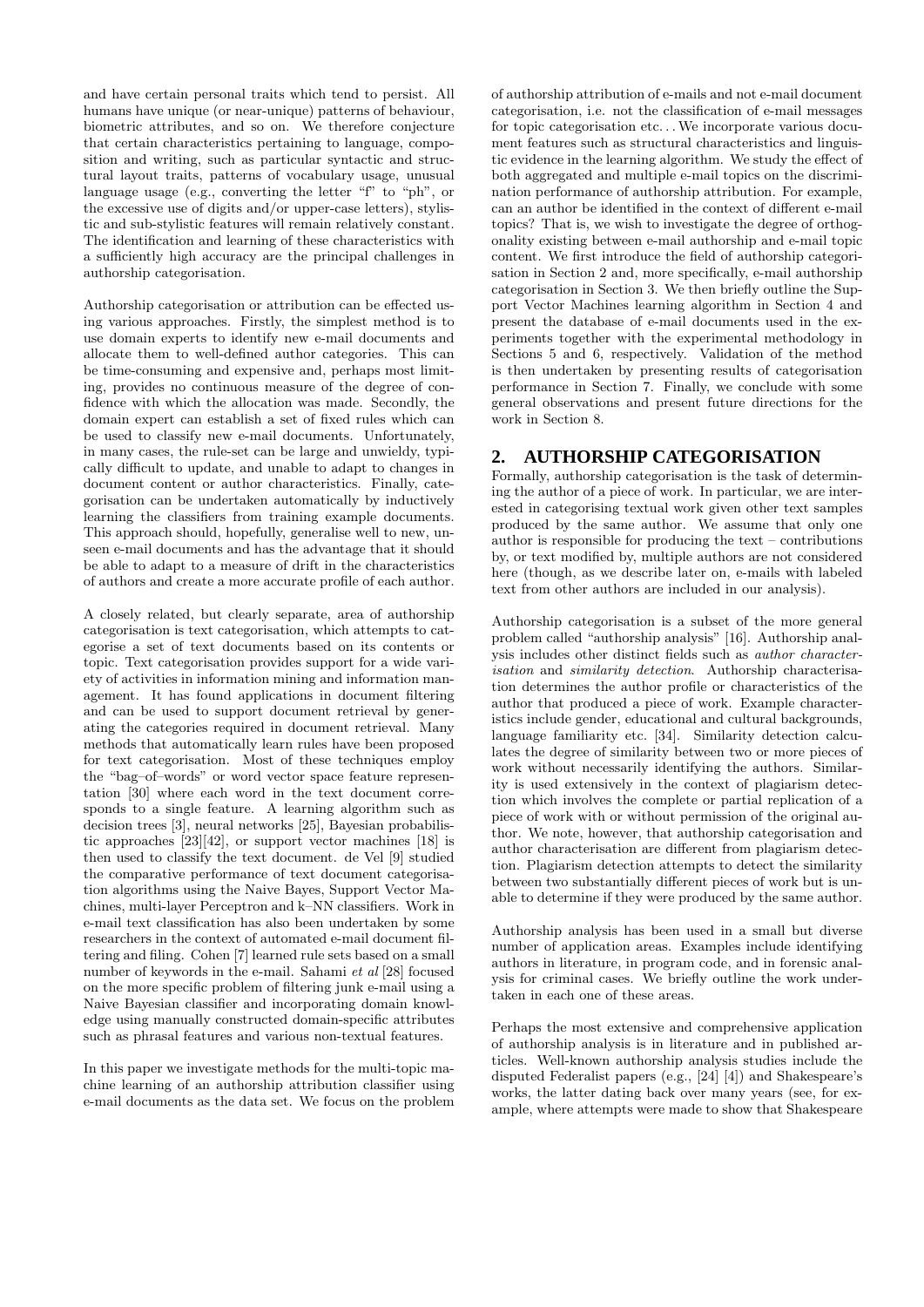was a hoax and that the real author was Edward de Vere, the Earl of Oxford [13]). In these studies, specific author features such as unusual diction, frequency of certain words, choice of rhymes, and habits of hyphenation have been used as tests for author attribution. These authorial features are examples of stylistic evidence which is thought to be useful in establishing the authorship of a text document. It is conjectured that a given author's style is comprised of a number of distinctive features or attributes sufficient to uniquely identify the author. Stylometric features ("style markers") used in early authorship attribution studies were character or word based, such as vocabulary richness metrics (e.g., Zipf's word frequency distribution and its variants), word length etc.. However, some of these stylometric features could be generated under the conscious control of the author and, consequently, may be content-dependent and are a function of the document topic, genre, epoch etc.. Rather than using content-dependent features, we employ features derived from words and/or syntactic patterns since such features are more likely to be content-independent and thus potentially more useful in discriminating authors in different contexts. It is thought that syntactic structure is generated dynamically and sub-consciously when language is created, similar to the case of the generation of utterances during speech composition and production [8]. That is, language patterns or syntactic features are generated beyond an author's conscious control. An example of such features is short, all-purpose words (referred to as function words) such as "the", "if", "to" etc. whose frequency or relative frequency of usage is unaffected by the subject matter. Another example syntactic feature is punctuation which is thought to be the graphical correlate of intonation which is the phonetic correlate of syntactic structure [5]. As punctuation is not guided by any strict placement rules (e.g., comment placement), punctuation will vary from author to author. Chaski [6] has shown that punctuation can be useful in discriminating authors. Therefore, a combination of syntactic features may be sufficient to uniquely identify an author. According to Rudman, over 1,000 stylometric features have been proposed [27]. Tweedie *et al* also list a variety of different stylometric features [35]. However, no set of significant style markers have been identified as uniquely discriminatory. Furthermore, some proposed features may not be valid discriminators as, for example, prescriptive grammar errors, profanities etc. which are not generally considered to be idiosyncratic. Just as there is a range of available stylometric features, there are many different techniques using these features for author identification. These include statistical approaches (e.g., cusum [14], Thisted and Efron test [33]), neural networks (e.g., radial basis functions [22], feedforward neural networks [36], cascade correlation [39]), genetic algorithms (e.g., [17]), Markov chains (e.g., [19]). However, there does not seem to exist a consensus on a correct methodology, with many of these techniques suffering from problems such as questionable analysis, inconsistencies for the same set of authors, failed replication etc.

Program code authorship has been researched by some workers in the context of software theft and plagiarism, software author tracking and intrusion detection. For example, software author tracking enables the identification of the author of a particular code fragment from a large set of programmers working on a software project. This can be useful for identifying authors for the purpose of effecting upgrades to software and software maintenance. The authorship of a computer virus or trojan horse can be identified in a similar manner [31]. By examining peculiar characteristics or metrics of programming style it is possible to identify the author of a section of program code [26], in a similar way that linguistic evidence can be used for categorising the authors of free text. Program metrics such as typographical characteristics (e.g., use of lower and upper case characters, multiplicity of program statements per line, etc.), stylistic metrics (e.g., length of variable names, preference for while or for loops, etc.), programming structure metrics (e.g., placement of comments, use of debugging symbols, etc.) have been employed [21][20][29].

The forensic analysis of text attempts to match text to authors for the purpose of a criminal investigation. The forensic analysis of text generally includes techniques derived from linguistics or behavioural profiling. Linguistic techniques usually employ common knowledge features such as grammatical errors, spelling, and stylistic deviations. These techniques, contrary to popular belief, do not quantify linguistic patterns and fail to discriminate between authors with a high degree of precision. However, the use of languagebased author attribution testimony as admissible evidence in legal proceedings has been identified in many cases [5]. The textual analysis of the Unabomber manifesto is a wellknown example of the use of forensic linguistics. In this case, the manifesto and the suspect bomber used a set of similar characteristics, such as a distinctive vocabulary, irregular hyphenations etc. [8][15]. Techniques based on scientific evidence of language have not, to the authors' knowledge, been used in court proceedings. Profiling is based on the behavioural characteristics contained within an author's text. For example, educated guesses on the type of personality of an author based on particular sequences of words are employed in profiling studies.

E-mail documents have several characteristics which make authorship categorisation challenging compared with longer, formal text documents such as literary works or published articles (such as the Federalist Papers). Firstly, e-mails are generally short in length indicating that certain languagebased metrics may not be appropriate (e.g., vocabulary richness). Secondly, the composition style used in formulating an e-mail document is often different from normal text documents written by the same author. That is, an author profile derived from normal text documents (e.g., publications) may not necessarily be the same as that obtained from an e-mail document. For example, e-mail documents are generally brief and to the point, can involve a dialogue between two or more authors, can be punctuated with a larger number of grammatical errors etc. Also, e-mail interaction between authors can be frequent and rapid, similar to speech interactivity and rather dissimilar to normal text document interchange patterns. Indeed, the authoring composition style and interactivity characteristics attributed to e-mails shares some elements of both formal writing and speech. Thirdly, the author's composition style used in e-mails can vary depending upon the intended recipient and can evolve quite rapidly over time. Fourthly, the vocabulary used by authors in e-mails is not stable, facilitating imitation. Thus the possibility of being able to disguise authorship of an e-mail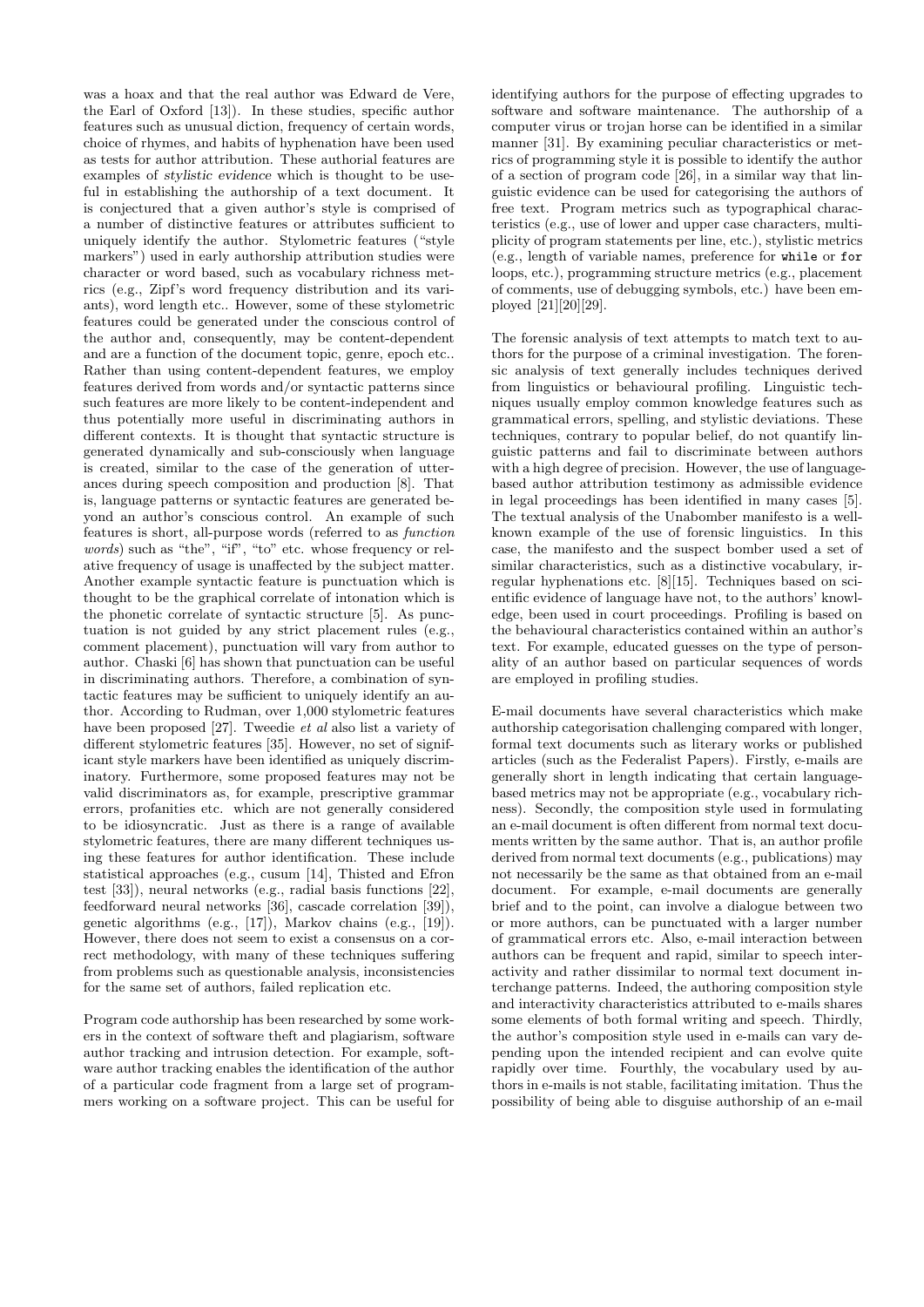through imitation is potentially high. Furthermore, similar vocabulary subsets (e.g., technology-based words) may be used within author communities. Finally, e-mail documents have generally few sentences/paragraphs, thus making contents profiling based on traditional text document analysis techniques, such as the "bag–of–words" representation (e.g., when using the Naive Bayes approach), more difficult. However, as stated previously, certain characteristics such as particular syntactic and structural layout traits, patterns of vocabulary usage, unusual language usage, stylistic and substylistic features will remain relatively constant for a given e-mail author. This provides the major motivation for the particular choice of attributes/features for the authorship categorisation of e-mails, as we shall discuss in Section 6.

# **3. E-MAIL AUTHORSHIP CATEGORISA-TION**

Only a small number of studies in e-mail authorship analysis have been undertaken to date. de Vel [10] has investigated e-mail authorship categorisation using a basic subset of structural and stylometric features on a set of authors without consideration of the author characteristics (gender, language, etc.) nor of the e-mail topic and size. Anderson et al [1] have used a larger set of stylometric features and studied the effect of a number of parameters such as, the type of feature sets, text size, and the number of documents per author, on the author categorisation performance for both e-mails and text documents. Some feature types such as N-graphs (where  $N = 2$  was used) gave good categorisation results for different text chunk sizes but these results were thought to be due to an inherent bias of some types of N-graphs towards content rather than style alone (N-graphs are contiguous sequences of characters, including whitespaces, punctuation etc...). They observed almost no effect of the text chunk size on the categorisation performance, for text chunks larger than approximately 100 words. Also, they observed that as few as 20 documents may be sufficient for satisfactory categorisation performance. These results are significant in the context of e-mail authorship categorisation as they indicate that satisfactory results can still be achieved with a small text size and a small number of available e-mails. Although Anderson et al concluded that it is possible to categorise e-mail authors based on a small number of e-mails and small text sizes, they did not consider other author attribution characteristics such as multi-topic categorisation performance, nor author characteristics. A preliminary study on multi-topic e-mail attribution was presented by Anderson *et al* [2]. They used a sparse set of newsgroup e-mails as the e-mail corpus and obtained variable performance results, with some authors obtaining good categorisation results across different newsgroup topic categories but with other authors obtaining lower performance results. More recently, in the context of e-mail authorship characterisation, Thomson et al [34] have investigated the existence of gender-preferential language styles in e-mail communication. The types of styles investigated included references to emotion, provision of personal information, use of intensive adverbs, the frequency of insults and opinions (it was hypothesised that the first three of these features are characteristic of female authors whereas the last set of features are male-preferential). Using manual feature extraction and discriminant analysis, Thomson *et al* claimed that they were able to predict the gender of e-mail authors.

In this paper we extend the results of these investigations and study the author attribution performance in the context of multiple e-mail topic categories. We investigate the e-mail document feature types that enable us to discriminate between e-mail authors independent of e-mail topic. In particular, we extend the work of Anderson et al [2] and use a more complete e-mail corpus with controlled topic characteristics.

# **4. SUPPORT VECTOR MACHINE CLASSI-FIER**

The fundamental concepts of Support Vector Machines (SVM) were developed by Vapnik [38]. The SVMs' concept is based on the idea of structural risk minimisation which minimises the generalisation error (i.e. true error on unseen examples) which is bounded by the sum of the training set error and a term which depends on the Vapnik-Chervonenkis (VC) dimension of the classifier and on the number of training examples. The use of a structural risk minimisation performance measure is in contrast with the empirical risk minimisation approach used by conventional classifiers. Conventional classifiers attempt to minimise the training set error which does not necessarily achieve a minimum generalisation error. Therefore, SVMs have theoretically a greater ability to generalise. For further reading, see [38].

Unlike many other learning algorithms, the number of free parameters used in the SVM depends on the margin that separates the data and does not depend on the number of input features. Thus the SVM does not require a reduction in the number of features in order to avoid the problem of over-fitting (see, however, Section 7). This property is clearly an advantage in the context of high-dimensional applications, such as text document and authorship categorisation, as long as the data vectors are separable with a wide margin. Unfortunately, SVMs require the implementation of optimisation algorithms for the minimisation procedure which can be computationally expensive. A few researchers have applied SVMs to the problem of text document categorisation using approximately 10,000 features in some cases, concluding that, in most cases, SVMs outperform conventional classifiers [42][18]. Drucker et al used SVMs for classifying e-mail text as spam or non-spam and compared it to boosting decision trees, Ripper and Rocchio classification algorithms [12]. Bosch et al used a separating hyperplane based on a similar idea to that of a linearly separable SVM for determining the authorship of two authors of the formal articles published within the set of the Federalist Papers [4]. Teytaud et al [32] investigated different SVM kernels for author identification (principally wellknown French authors) and language discrimination using N-graphs as the relevant features. Diederich et al evaluated the performance of SVMs with various features such as term frequencies, as well as structural features such as tagword bi-grams using the German Berliner Zeitung newspaper corpus [11]. Multi-topic author attribution experiments were also undertaken by Diederich et al. They obtained poor recall performance results when using function word bi-grams, in apparent disagreement with the assumption that function words minimise content information.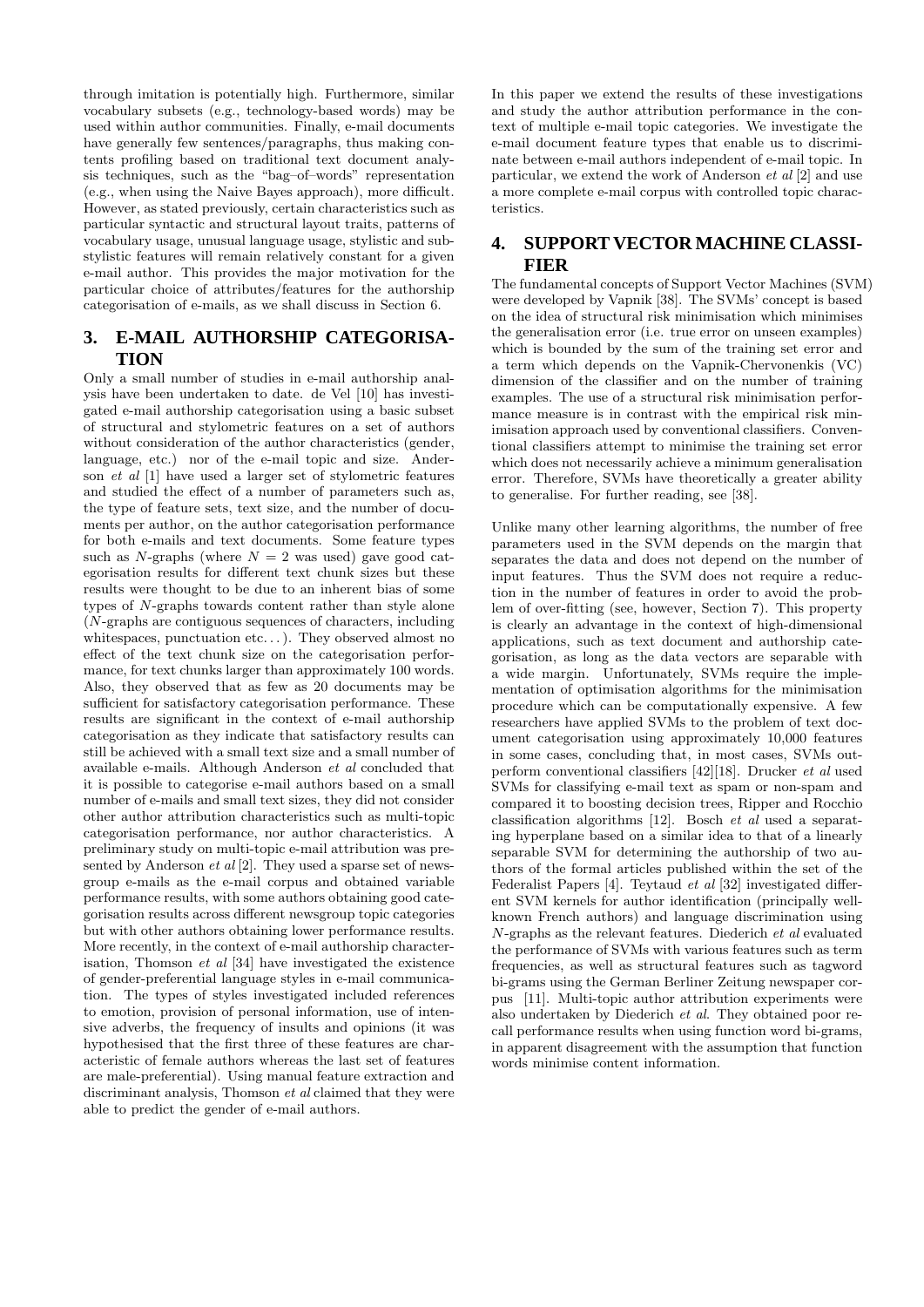# **5. E-MAIL CORPUS**

The choice of the e-mail corpus is limited by privacy and ethical considerations. Publicly available e-mail corpuses include newsgroups, mailing lists etc. However, in such public e-mail databases, it is generally quite difficult to obtain a sufficiently large and "clean" (i.e., void of cross-postings, off-the-topic spam, empty bodied e-mails with attachments etc.) corpus of both multi-author and multi-topic e-mails. The resulting author-topic matrix of multiple authors discussing the same set of topics is generally sparse and often characterised by having some interdependent topics (e.g., one topic is a specialisation of another, see [1]). Also, there is generally no control over the authors' characteristics or profile.

One approach that avoids the problems of e-mails obtained from newsgroups etc. is to generate a controlled set of emails for each author and topic. The resulting author-topic matrix is non-sparse with maximum independence between topics and minimal bias towards particular author characteristics. This approach was used in our experiment.

The corpus of e-mail documents used in the experimental evaluation of author-topic categorisation contained a total of 156 documents sourced from three native language (English) authors, with each author contributing e-mails on three topics (approx. 12,000 words per author for all topics). The topics chosen were movies, food and travel. The relatively small number of e-mail documents per topic category was not thought to be critical as it was observed in [1] that as few as a total of 10 or 20 documents for each author should be sufficient for satisfactory categorisation performance. The body of each e-mail document was parsed, based on an email grammar that we designed, and the relevant e-mail body features were extracted. The body was pre-processed to remove (if present) any salutations, reply text and signatures. However, the existence, position within the e-mail body and type of some of these are retained as inputs to the categoriser (see below). Attachments are excluded, though the e-mail body itself is used. A summary of the global e-mail document corpus statistics is shown in Table 1.

## **6. EXPERIMENTAL METHODOLOGY**

A number of attributes/features identified in baseline authorship attribution experiments undertaken on constrained topics (see [1] and [10]) as most useful for e-mail authorship discrimination were extracted from each e-mail body document. These attributes included both style markers as well as structural features. A total of 170 style marker attributes and 21 structural attributes were employed in the experiment. These are listed in Tables 2 and 3, respectively. Note that  $M =$  total number of *tokens* (i.e., words),  $V =$  total number of types (i.e., distinct words), and  $C =$  total number of characters in e-mail body. Also, the hapax legomena count is defined as the number of types that occur only once in the e-mail text.

We briefly clarify how we derive some of the attributes shown in Table 2. Firstly, the set of short words in each e-mail document consists of all words of length less than or equal to 3 characters (e.g., "all", "at", "his" etc.). Only the count of short words is used as a feature. The short word frequency distribution may be biased towards e-mail content

and was therefore not used in our experiments. Secondly, the set of all-purpose function words  $({}^{a}a^{n}, {}^{a}all^{n}, {}^{a}also^{n}, \ldots)$ "to", "with") and its frequency distribution is obtained and also used as a sub-vector attribute. The total number of function words used as features was 122. Finally, a word length frequency distribution consisting of 30 features (up to a maximum word length of 30 characters) is employed.

Though our choice of attributes is specifically biased towards features that have been shown to be able to effectively discriminate between authors, rather than discriminating between topics, some of the style marker attributes may have a combination of author and content bias as, for example, hapax legomena [5].

The requoted text position refers to the reply status of email. A reply text can generally be placed in any position in the e-mail document and each line is usually prefixed with a special character (e.g., " $>$ "). In our experiment, the position of requoted text allowed for 6 different possibilities (e-mail body text interspersed with the requoted text, e-mail body text preceded by requoted text etc.). Due to some e-mailers using HTML formatting, we include the set of HTML tags as a structural metric. The frequency distribution of HTML tags was included as one of the 21 structural attributes.

The classifier used in the experiments was the Support Vector Machines classifier, SVM<sup>light</sup> [37], developed by T. Joachims from the University of Dortmund.  $SVM<sup>light</sup>$  is an implementation of Vapnik's Support Vector Machines. It scales well to a large number of sparse instance vectors as well as efficiently handling a large number of support vectors. In our experiments we explored a number of different kernel functions for the SVM classifier namely, the linear, polynomial, radial basis and sigmoid tanh functions. We obtained maximal  $F_1$  classification results (see below for the definition of  $F_1$ ) on our data set with a polynomial kernel of degree 3. The "LOQO" optimiser was used for maximising the margin.

As Support Vector Machines only compute two-way categorisation, Q two-way classification models were generated, where Q is the number of author categories  $(Q = 3$  for our e-mail document corpus), and each SVM categorisation was applied  $Q$  times. This produced  $Q$  two-way confusion matrices.

To evaluate the categorisation performance on the e-mail document corpus, we calculate the accuracy, recall (R), precision  $(P)$  and combined  $F_1$  performance measures commonly employed in the information retrieval and text categorisation literature (for a discussion of these measures see, for example, [40]), where:

$$
F_1 = \frac{2RP}{(R+P)}
$$

To obtain an overall performance figure over all binary categorisation tasks, a macro-averaged  $F_1$  statistic is calculated [41]. Here,  $N_{AC}$  per-author-category confusion matrices (where  $N_{AC}$  is the total number of author categories,  $N_{AC} = 3$  in our experiment) are computed and then av-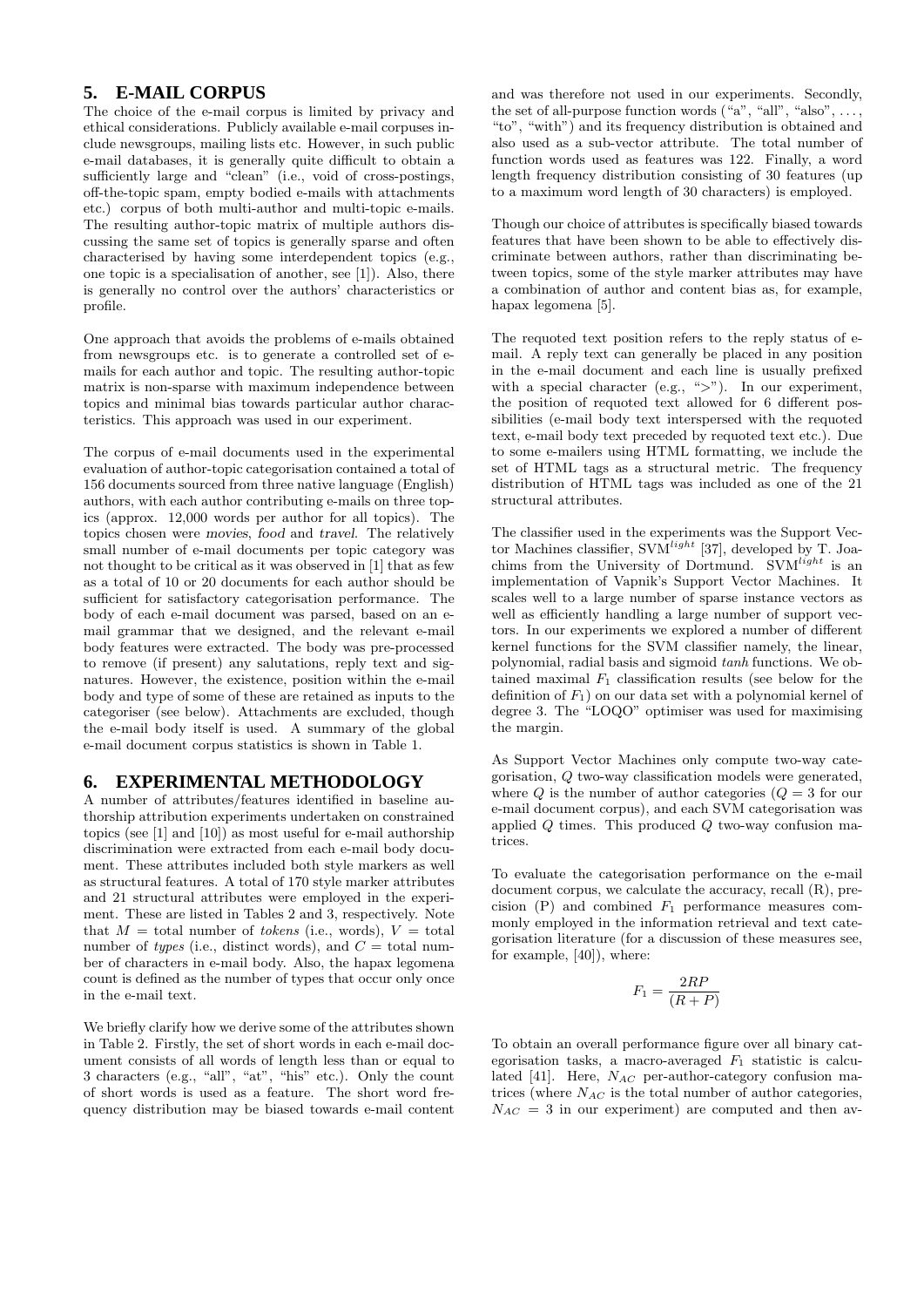| Topic        | Author Category $AC_i$ $(i = 1, 2, 3)$ |               |               |       |  |  |
|--------------|----------------------------------------|---------------|---------------|-------|--|--|
| Category     | Author $AC_1$                          | Author $AC_2$ | Author $AC_3$ | Total |  |  |
| Movie        | 15                                     | 21            | 21            | 59    |  |  |
| Food         | 12                                     | 21            | 25            | 58    |  |  |
| Travel       | 3                                      | 21            | 15            | 39    |  |  |
| Author Total | 30                                     | 63            | 63            | 156   |  |  |

|  |  |  |  |  |  | Table 1: Summary statistics of the e-mail topic and author corpus used in the experiment. |
|--|--|--|--|--|--|-------------------------------------------------------------------------------------------|
|  |  |  |  |  |  |                                                                                           |

| Style Marker Attribute Type                                    |
|----------------------------------------------------------------|
| Number of blank lines/total number of lines                    |
| Average sentence length                                        |
| Average word length (number of characters)                     |
| Vocabulary richness i.e., $V/M$                                |
| Total number of function words/ $M$                            |
| Function word frequency distribution (122 features)            |
| Total number of short words/ $M$                               |
| Count of hapax legomena/ $M$                                   |
| Count of hapax legomena/ $V$                                   |
| Total number of characters in words/ $C$                       |
| Total number of alphabetic characters in words/ $C$            |
| Total number of upper-case characters in words/ $C$            |
| Total number of digit characters in words/ $C$                 |
| Total number of white-space characters/ $C$                    |
| Total number of space characters/ $C$                          |
| Total number of space characters/number white-space characters |
| Total number of tab spaces/ $C$                                |
| Total number of tab spaces/number white-space characters       |
| Total number of punctuations/ $C$                              |
| Word length frequency distribution/ $M$ (30 features)          |

Table 2: E-mail document body style marker attributes. Total of 170 features are used in the experiment. See text for clarification.

| Structural Attribute Type                                               |
|-------------------------------------------------------------------------|
| Has a greeting acknowledgment                                           |
| Uses a farewell acknowledgment                                          |
| Contains signature text                                                 |
| Number of attachments                                                   |
| Position of requoted text within e-mail body                            |
| HTML tag frequency distribution/total number of HTML tags (16 features) |

Table 3: E-mail document body structural attributes. Total of 21 features are used in the experiment. See text for clarification.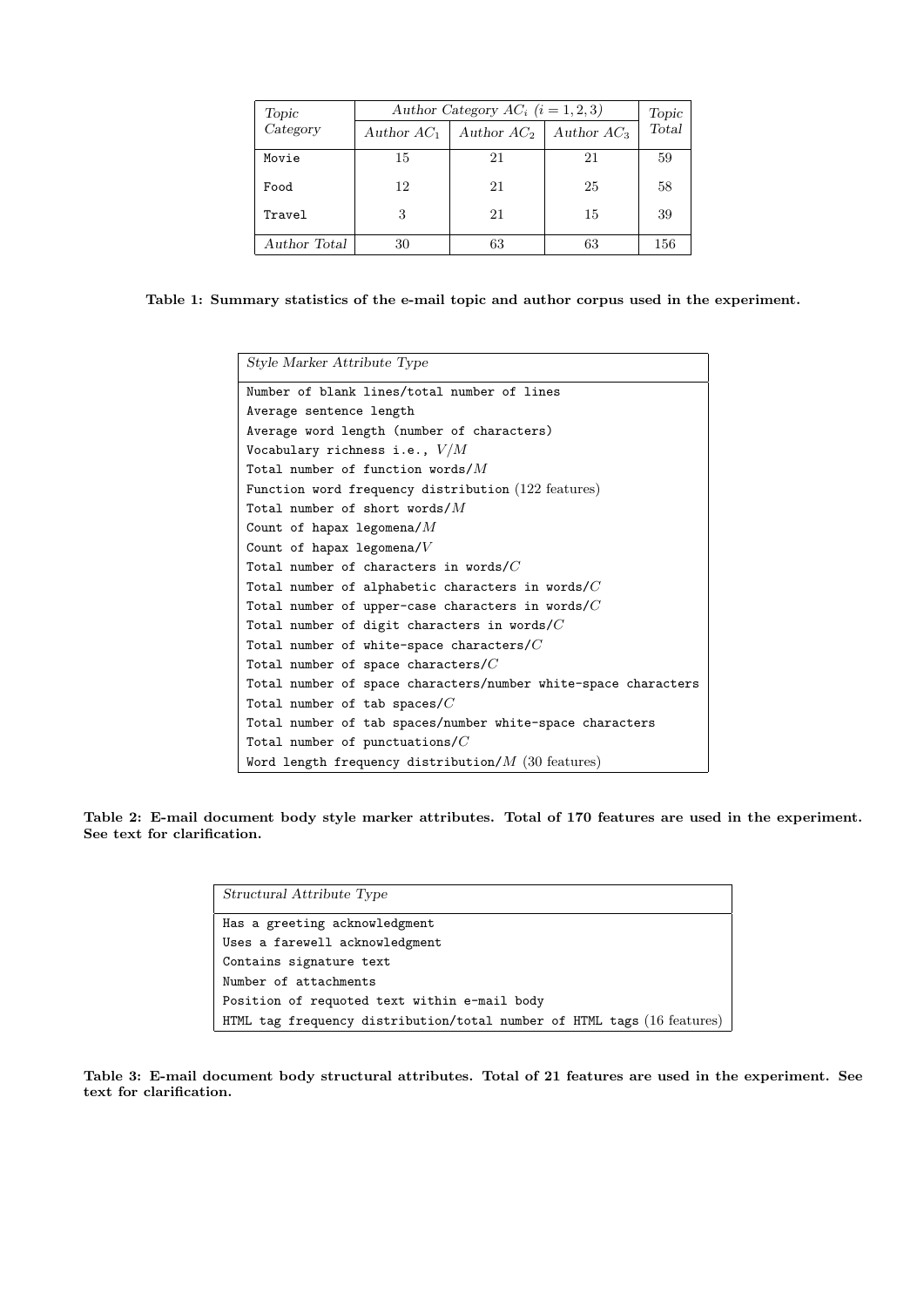eraged over all categories to produce the macro-averaged statistic,  $F_1^{(M)}$ :

$$
F_1^{(M)} = \frac{\sum_{i=1}^{N_{AC}} F_{1,AC_i}}{N_{AC}}
$$

where  $F_{1,AC_i}$  is the per-author-category  $F_1$  statistic for author category  $AC_i$   $(i = 1, 2, \ldots N_{AC})$ :

$$
F_{1,AC_i} = \frac{2R_{AC_i}P_{AC_i}}{(R_{AC_i} + P_{AC_i})}
$$

### **7. RESULTS AND DISCUSSION**

We report our results presenting the per-author-category macro-averaged  $F_1$  statistic for the Support Vector Machines (SVM) classifier. The classification results are first presented for the case of aggregated topic categories, followed by the results for multi-topic classification.

### **7.1 Aggregated Topic Classes**

We first present the authorship attribution results for the aggregated topics. That is, the e-mails in all of the topic classes are combined into a single topic class. This classification experiment demonstrates the ability of the learning algorithm to discriminate between authors without consideration to the topic. The results are displayed in Table 4. N.B.: Owing to the small number of data points, a stratified 10-fold crossvalidation procedure was used as the sampling technique. For each author class, the resulting ten CV-sampled perauthor-category confusion matrices were then averaged to give the cross-validated per-author-category confusion matrix (for that author). The per-author-category  $P_{AC_i}$ ,  $R_{AC_i}$ and  $F_{1,AC_i}$  statistics are then calculated.

Table 4 indicates that the SVM classifier combined with the style markers and structural attributes is able to discriminate between the authors for the case of aggregated topics. Both the recall and precision measures for authors  $AC_2$  and  $AC_3$  are quite good. However, a reduced  $F_1$  performance is noted for author  $AC_1$ , due to a low recall value.

The experiment is repeated with the classifier using only the style markers as the features compared with both style markers and structural features in the previous experiment. The results are shown in Table 5. Comparing the results in Tables 4 and 5 we observe that the style markers are the dominant features which contribute to the classification performance. The structural features only contribute a maximum of a few percentage points to the classification performance results (e.g.,  $F_1 = 86.2\%$  without structural features for author  $AC_2$ , compared with  $F_1 = 90.5\%$  when including structural features).

#### **7.2 Separate Topic Classes**

In the second experiment, all e-mails are separated out into their individual topic categories and multi-topic author attribution is undertaken. The SVM classifier was trained on the Movie e-mail topic document set and tested on the remaining (unseen) e-mail topic sets (Food and Travel). Results of the second experiment are shown in Table 6.

As observed in Table 6, results indicate that, in general, the SVM classifier when used with the style markers and structural attributes is able to effectively discriminate between the authors even when multiple topic categories are involved. The results are comparable with the case of aggregated e-mail topics. One exception in these results is author  $AC_1$ 's low recall (and, consequently, low  $F_1$ ) results obtained with both the Food and Travel topic categories. This was also observed, though not with such low values, for the case of aggregated e-mail topics (Section 7.1). The results for author  $AC_1$  are not conclusive since this particular author has only a small number of data points (Table 1). It may also be that this author shares some stylometric traits with the other authors.

The topic categories used in our experiments had little, if any, topic content interdependency. That is, there is minimal content correlation at the word level (though, some would say, there is a "cultural dependency" between topics, which is beyond the scope of this paper). If there were a content overlap between any two or more of the topic classes, these results would tend to deteriorate as some of the selected attributes have a content-based bias, such as hapax legomena, possibly biasing the categorisation towards the e-mail document topic content rather than its author (as observed in [2]). In such cases, this problem can be obviated by removing such attributes from the set of features used.

### **7.3 Function Word Type and Dimensionality**

In a separate experiment, we also investigated the categorisation performance as a function of word collocation and the type and dimensionality of the function word vector attributes. In this experiment, the number of function words was increased to 320 (from 122) and the set of these were split into two categories, namely parts-of-speech (POS) words and others. Example POS word types included adverbs, auxiliary verbs, determiners, prepositions etc. . . The "others" category include numbers and ordinal numbers ("first" etc.). In the experiment it was observed that word collocation, increased function word distribution dimensionality, and the use of POS words did not improve the author categorisation performance across the different newsgroups. In fact, the categorisation performance deteriorated with increasing function word distribution size, which seems to be at odds with the belief that SVMs are robust in high dimensional settings.

## **8. CONCLUSIONS**

We have investigated the learning of authorship categories for the case of both aggregated and multi-topic e-mail documents. We used an extended set of predominantly contentfree e-mail document features such as structural characteristics and linguistic patterns. The classifier used was the Support Vector Machine learning algorithm. Experiments on a number of e-mail documents generated by different authors on a set of topics gave encouraging results for both aggregated and multi-topic author categorisation. However, one author category produced worse categorisation performance results, probably due to the reduced number of documents for that author. We also observed no improvement in classification performance when including word collocation and even a reduction in performance when the function word dimensionality was increased.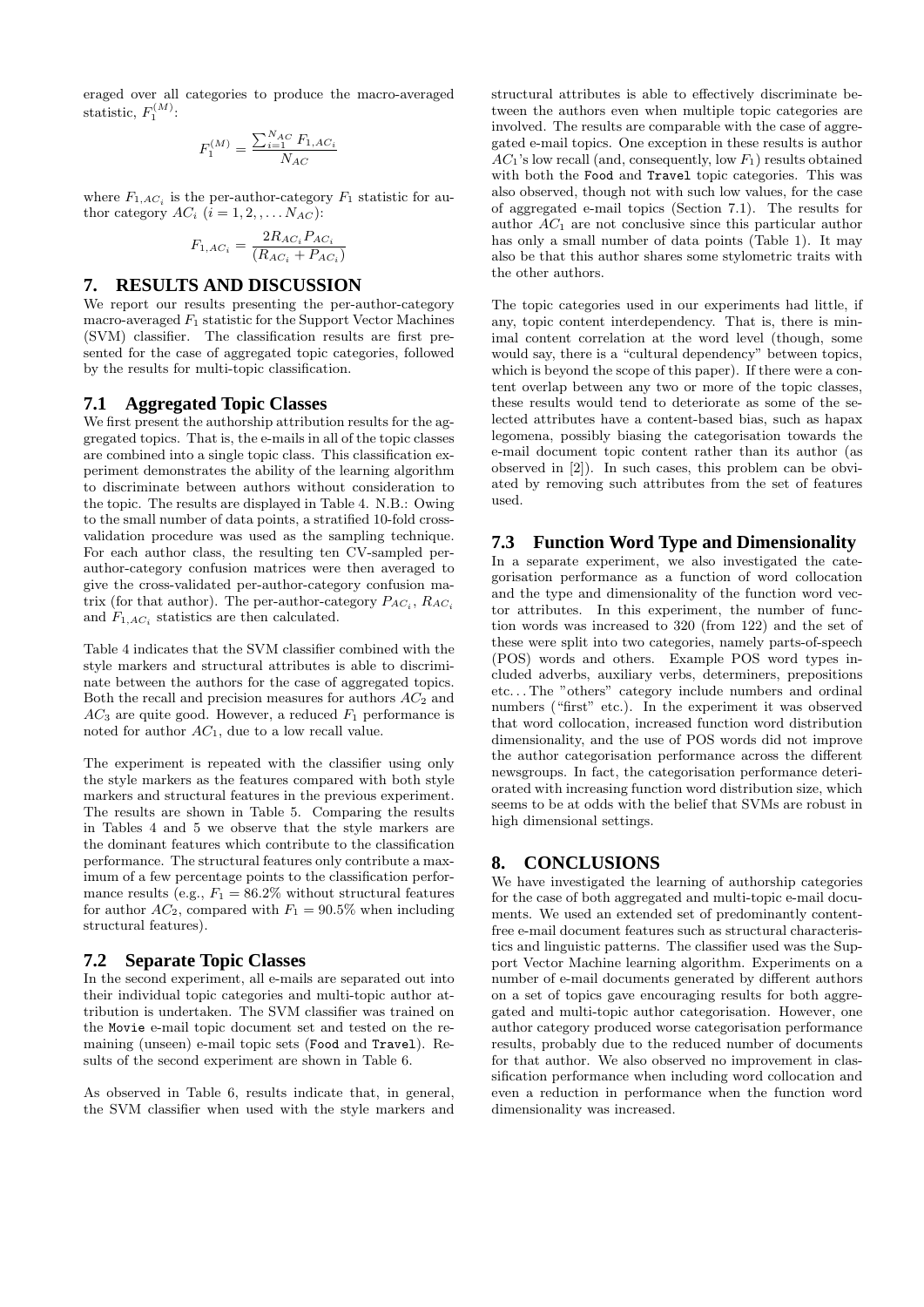| Performance      | Author Category, $AC_i$ $(i = 1, 2, 3)$ |               |               |  |  |  |
|------------------|-----------------------------------------|---------------|---------------|--|--|--|
| <i>Statistic</i> | Author $AC_1$                           | Author $AC_2$ | Author $AC_3$ |  |  |  |
| $P_{AC_i}$       | 100.0                                   | 83.8          | 93.8          |  |  |  |
| $R_{AC_i}$       | 63.3                                    | 98.3          | 89.6          |  |  |  |
| $F_{1,AC_i}$     | 77.6                                    | 90.5          | 91.6          |  |  |  |

Table 4: Per-author-category  $P_{AC_i}$ ,  $R_{AC_i}$  and  $F_{1,AC_i}$  categorisation performance results (in  $\%$ ) for the three different author categories  $(i = 1, \ldots, 3)$ . All e-mail topic classes are aggregated into a single topic class. Both style markers and structural features described in Tables 2 and 3, respectively, are used by the classifier.

| Performance  | Author Category, $AC_i$ $(i = 1, 2, 3)$ |               |               |  |  |  |
|--------------|-----------------------------------------|---------------|---------------|--|--|--|
| Statistic    | Author $AC_1$                           | Author $AC_2$ | Author $AC_3$ |  |  |  |
| $P_{AC_i}$   | 100.0                                   | 93.0          | 83.6          |  |  |  |
| $R_{AC_i}$   | 60.0                                    | 80.3          | 93.3          |  |  |  |
| $F_{1,AC_i}$ | 75.0                                    | 86.2          | 88.2          |  |  |  |

Table 5: Per-author-category  $P_{AC_i}$ ,  $R_{AC_i}$  and  $F_{1,AC_i}$  categorisation performance results (in  $\%$ ) for the three different author categories  $(i = 1, \ldots, 3)$ . All e-mail topic classes are aggregated into a single topic class. Only the style markers as described in Table 2 are used as features by the classifier.

|        | Author Category, $AC_i$ $(i = 1, 2, 3)$ |            |              |               |            |              |               |            |              |
|--------|-----------------------------------------|------------|--------------|---------------|------------|--------------|---------------|------------|--------------|
| Topic  | Author $AC_1$                           |            |              | Author $AC_2$ |            |              | Author $AC_3$ |            |              |
| Class  | $P_{AC_1}$                              | $R_{AC_1}$ | $F_{1,AC_1}$ | $P_{AC_2}$    | $R_{AC_2}$ | $F_{1,AC_2}$ | $P_{AC_3}$    | $R_{AC_3}$ | $F_{1,AC_3}$ |
| Food   | 100.0                                   | 16.7       | 28.6         | 77.8          | 100.0      | 87.5         | 85.2          | 92.0       | 88.5         |
| Travel | 100.0                                   | 33.3       | 50.0         | 90.9          | 100.0      | 95.2         | 100.0         | $100.0\,$  | 100.0        |

Table 6: Per-author-category  $P_{AC_i}$ ,  $R_{AC_i}$  and  $F_{1,AC_i}$  categorisation performance results (in  $\%$ ) for the two topic categories and for the three different author categories  $(i = 1, 2, 3)$ . The e-mail discussion topic Movie is used as the training set (see text).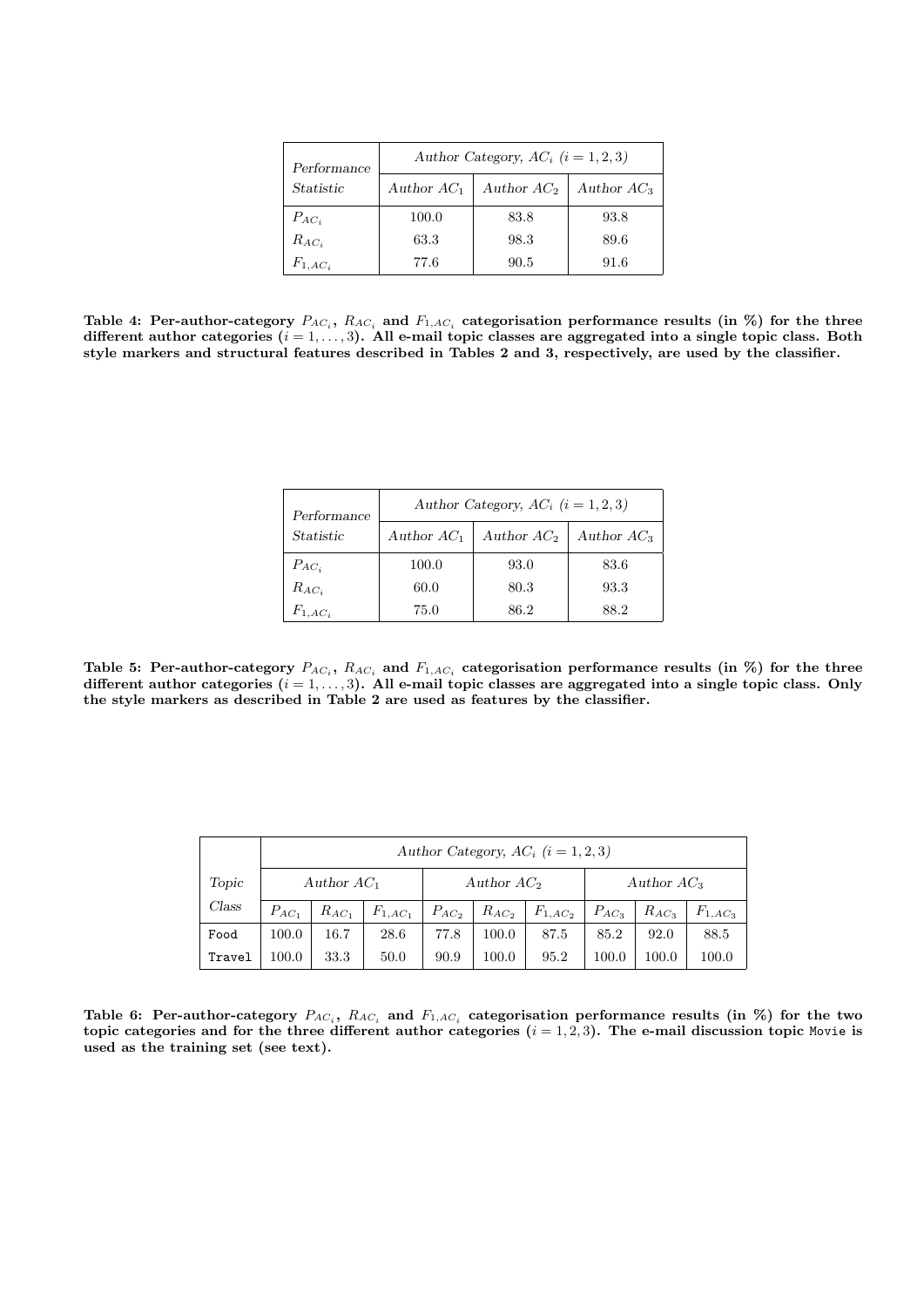There are a couple of limitations with the current approach. Firstly, the fact that one of the authors has a worse categorisation performance than other authors indicates that a) more data points are needed for this particular author and/or b) obtain other features that are better able to discriminate the author. For example, we are investigating function word vector subset selection in an attempt to identify the most useful function words for a given set of authors. Secondly, more studies on the usefulness of specific N-graphs for author identification should be investigated as it has been conjectured that, for example, certain bi-graphs incorporating punctuation are effective author discriminators [6]. Secondly, the number of author categories considered in our experiments at the moment is small, though not unusually small in the context of forensics where a reduced number of "suspect" authors are involved. The inclusion of additional authors is currently being investigated.

#### **9. REFERENCES**

- [1] A. Anderson, M. Corney, O. de Vel, and G. Mohay. "Identifying the Authors of Suspect E-mail". Communications of the ACM, 2001. (Submitted).
- [2] A. Anderson, M. Corney, O. de Vel, and G. Mohay. "Multi-topic E-mail authorship attribution forensics". In Proc. Workshop on Data Mining for Security Applications, 8th ACM Conference on Computer Security (CCS'2001), 2001.
- [3] C. Apte, F. Damerau, and S. Weiss. "Text mining with decision rules and decision trees". In Workshop on Learning from text and the Web, Conference on Automated Learning and Discovery, 1998.
- [4] R. Bosch and J. Smith. "Separating hyperplanes and the authorship of the disputed federalist papers". American Mathematical Monthly, 105(7):601–608, 1998.
- [5] C. Chaski. "A Daubert-inspired assessment of current techniques for language-based author identification". Technical report, US National Institute of Justice, 1998. Available through www.ncjrs.org.
- [6] C. Chaski. "Empirical evaluations of language-based author identification techniques". Forensic Linguistics, 2001. (to appear).
- [7] W. Cohen. "Learning rules that classify e-mail". In Proc. Machine Learning in Information Access: AAAI Spring Symposium (SS-96-05), pages 18–25, 1996.
- [8] C. Crain. "The Bard's fingerprints". Lingua Franca, pages 29–39, 1998.
- [9] O. de Vel. "Evaluation of Text Document Categorisation Techniques for Computer Forensics". Journal of Computer Security, 1999. (Submitted).
- [10] O. de Vel. "Mining e-mail authorship". In Proc. Workshop on Text Mining, ACM International Conference on Knowledge Discovery and Data Mining (KDD'2000), 2000.
- [11] J. Diederich, J. Kindermann, E. Leopold, and G. Paass. "Authorship attribution with Support Vector Machines". Applied Intelligence, 2000. Submitted.
- [12] H. Druker, D. Wu, and V. Vapnik. "Support vector machines for spam categorisation". IEEE Trans. on Neural Networks, 10:1048–1054, 1999.
- [13] W. Elliot and R. Valenza. "Was the Earl of Oxford the true Shakespeare?". Notes and Queries, 38:501–506, 1991.
- [14] J. Farringdon. Analysing for Authorship: A Guide to the Cusum Technique. University of Wales Press, Cardiff, 1996.
- [15] D. Foster. Author Unknown: On the Trail of Anonymous. Henry Holt, New York, 2000.
- [16] A. Gray, P. Sallis, and S. MacDonell. "Software forensics: Extending authorship analysis techniques to computer programs". In Proc. 3rd Biannual Conf. Int. Assoc. of Forensic Linguists (IAFL'97), pages 1–8, 1997.
- [17] D. Holmes and R. Forsyth. "The Federalist revisited: New directions in authorship attribution". Literary and Linguistic Computing, pages 111–127, 1995.
- [18] T. Joachims. "Text categorization with support vector machines: Learning with many relevant features". In Proc. European Conf. Machine Learning (ECML'98), pages 137–142, 1998.
- [19] D. Khmelev. "Disputed authorship resolution using relative entropy for Markov chain of letters in a text". In R. Baayen, editor, Proc. 4th Conference Int. Quantitative Linguistics Association, Prague, 2000.
- [20] I. Krsul. "Authorship analysis: Identifying the author of a program". Technical report, Department of Computer Science, Purdue University, 1994. Technical Report CSD-TR-94-030.
- [21] I. Krsul and E. Spafford. "Authorship analysis: Identifying the author of a program". Computers and Security, 16:248–259, 1997.
- [22] D. Lowe and R. Matthews. "Shakespeare vs Fletcher: A stylometric analysis by radial basis functions". Computers and the Humanities, pages 449–461, 1995.
- [23] T. Mitchell. Machine Learning. McGraw-Hill, New York, 1997.
- [24] F. Mosteller and D. Wallace. Inference and Disputed Authorship: The Federalist. Addison-Wesley, Reading, Mass., 1964.
- [25] H. Ng, W. Goh, and K. Low. "Feature selection, perceptron learning, and a usability case study for text categorization". In Proc. 20th Int. ACM SIGIR Conf. on Research and Development in Information Retrieval (SIGIR97), pages 67–73, 1997.
- [26] P. Oman and C. Cook. "Programming style authorship analysis". In Proc. 17th Annual ACM Computer Science Conference, pages 320–326, 1989.
- [27] J. Rudman. "The state of authorship attribution studies: Some problems and solutions". Computers and the Humanities, 31(4):351–365, 1997.